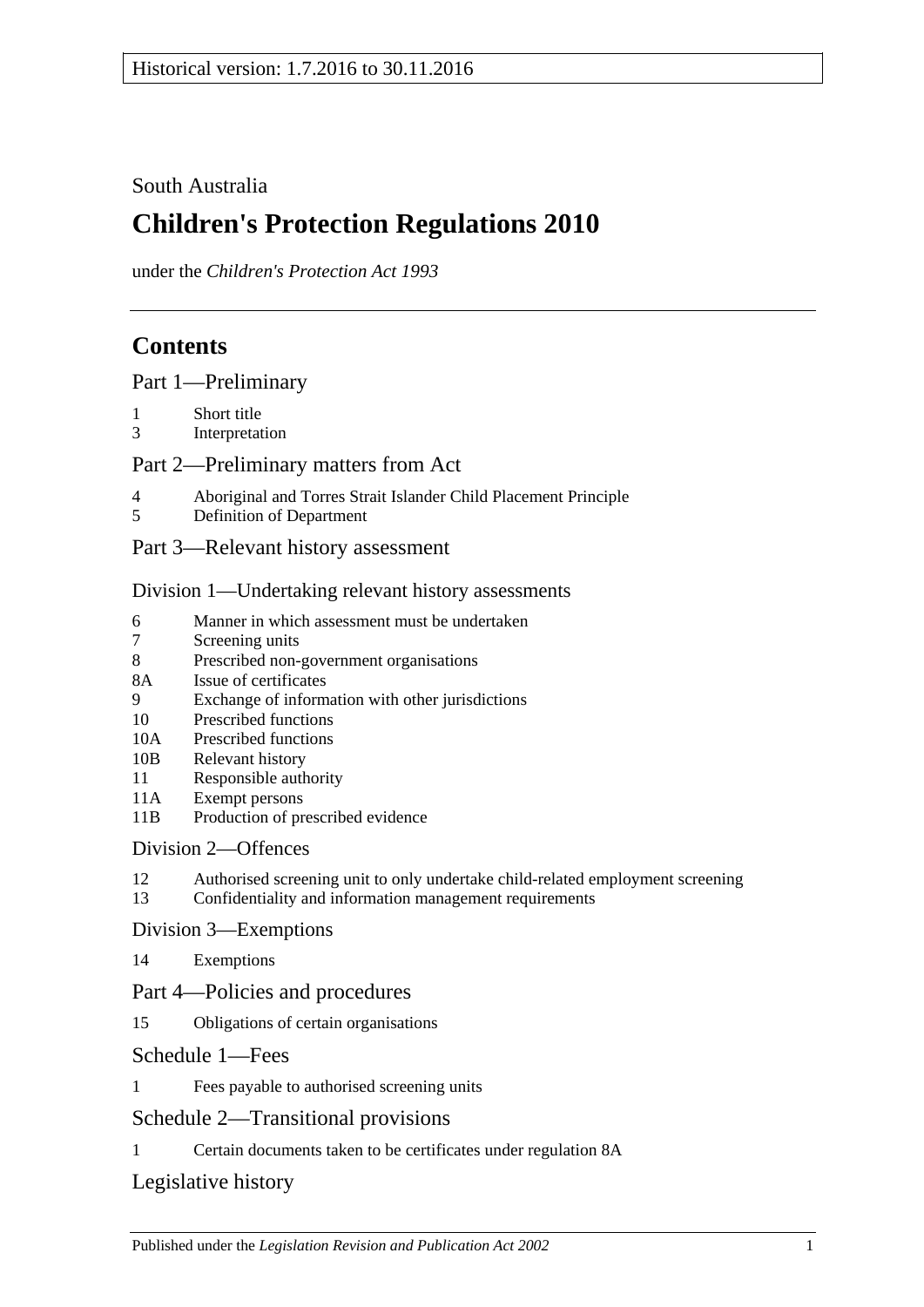# <span id="page-1-0"></span>**Part 1—Preliminary**

## <span id="page-1-1"></span>**1—Short title**

These regulations may be cited as the *Children's Protection Regulations 2010*.

## <span id="page-1-2"></span>**3—Interpretation**

(1) In these regulations—

*ACC* means the Australian Crime Commission established under the *Australian Crime Commission Act 2002* of the Commonwealth;

*Act* means the *[Children's Protection Act](http://www.legislation.sa.gov.au/index.aspx?action=legref&type=act&legtitle=Childrens%20Protection%20Act%201993) 1993*;

*authorised screening unit* means a person or body established as, or declared to be, an authorised screening unit under [regulation](#page-4-3) 7(1);

*child-related employment screening* means undertaking an assessment of information about a person for the purpose of determining whether the person may pose a risk to the safety of children if he or she—

- (a) is appointed to, or is engaged to act in, a prescribed position; or
- (b) were to perform a prescribed function,

both within the meaning of section 8B of the Act;

*CrimTrac* means the CrimTrac Agency established under the *Public Service Act 1999* of the Commonwealth;

*disability* has the same meaning as in the *[Disability Services Act](http://www.legislation.sa.gov.au/index.aspx?action=legref&type=act&legtitle=Disability%20Services%20Act%201993) 1993*;

*disability services* has the same meaning as in the *[Disability Services Act](http://www.legislation.sa.gov.au/index.aspx?action=legref&type=act&legtitle=Disability%20Services%20Act%201993) 1993*;

*interstate authorised screening unit* means a person or body declared to be an interstate authorised screening unit under [regulation](#page-4-4) 7(2);

*interstate spent conviction* means a conviction that is spent under a corresponding law (within the meaning of the *[Spent Convictions Act](http://www.legislation.sa.gov.au/index.aspx?action=legref&type=act&legtitle=Spent%20Convictions%20Act%202009) 2009*);

*prescribed passenger transport service* means a service in which—

- (a) passengers are carried for a fare or other consideration (including under a hire or charter arrangement or for consideration provided by a third party) by means of a vehicle; and
- (b) the passengers are, or may include, children (whether or not any passengers so carried are, in fact, children);

*vehicle* means—

- (a) a motor vehicle (within the meaning of the *[Passenger Transport Act](http://www.legislation.sa.gov.au/index.aspx?action=legref&type=act&legtitle=Passenger%20Transport%20Act%201994) 1994*);
- (b) a vehicle drawn by an animal,

but does not include a vehicle operated on a railway or tramway, a vessel or an aeroplane.

(2) A term or phrase used in these regulations that is used in section 8B or 8BA of the Act has the same meaning as in that section.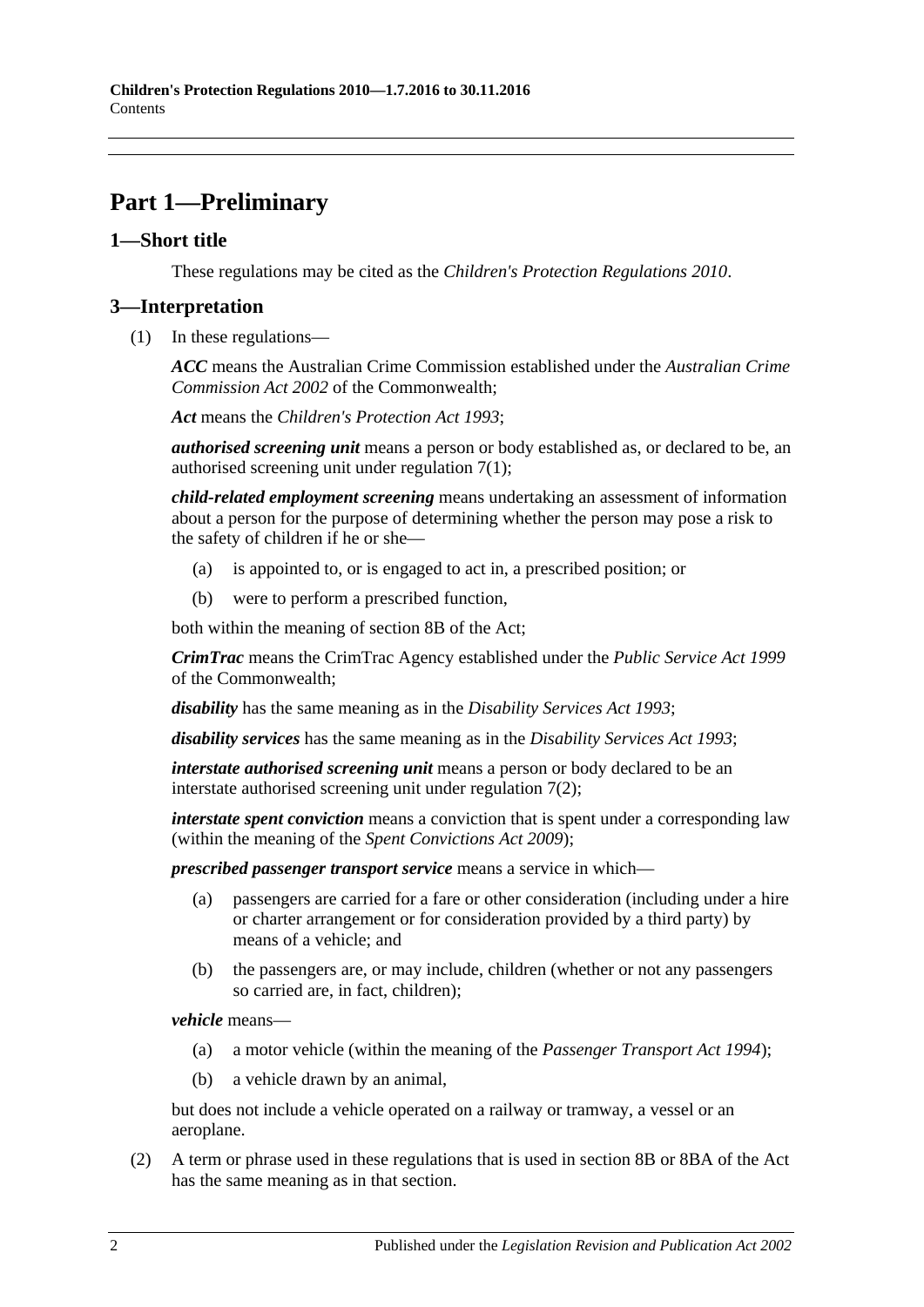(3) In these regulations, a reference to the Chief Executive includes a reference to a delegate of the Chief Executive.

# <span id="page-2-0"></span>**Part 2—Preliminary matters from Act**

## <span id="page-2-1"></span>**4—Aboriginal and Torres Strait Islander Child Placement Principle**

- <span id="page-2-2"></span>(1) For the purposes of section 4(5) of the Act, the Aboriginal and Torres Strait Islander Child Placement Principle is as follows:
	- (a) the fundamental principles apply to the placement of an Aboriginal or Torres Strait Islander child with the additional requirement that in determining a child's best interests under subsection (4) of that section consideration must be given to the child's cultural needs and identity;
	- (b) subject to the fundamental principles, when an Aboriginal or Torres Strait Islander child is being placed in alternative care (other than care provided in a detention facility), consideration must be given to placing the child with the first in order of priority of the following persons who is available to provide the care:
		- (i) a member of the child's family, as determined by reference to Aboriginal or Torres Strait Islander culture;
		- (ii) a member of the child's community who has a relationship of responsibility for the child, as determined by reference to Aboriginal or Torres Strait Islander traditional practice or custom;
		- (iii) a member of the child's community, as determined by reference to Aboriginal or Torres Strait Islander traditional practice or custom;
		- (iv) a person—
			- (A) in the case of an Aboriginal child—of Aboriginal cultural background; or
			- (B) in the case of a Torres Strait Islander child—of Torres Strait Islander cultural background;
		- (v) a person who is able to ensure that the child maintains significant contact with the child's family (as determined by reference to Aboriginal or Torres Strait Islander culture), the child's community or communities and the child's culture;
	- (c) if the placement of a child in alternative care in accordance with [paragraph](#page-2-2) (b) is objected to by the child on reasonable grounds, consideration must be given to placing the child with the next person (determined in accordance with [paragraph](#page-2-2) (b)) available to provide the care.
- (2) In this regulation—

*fundamental principles* means the fundamental principles set out in section 4 of the Act (other than the principle in section 4(5) of the Act).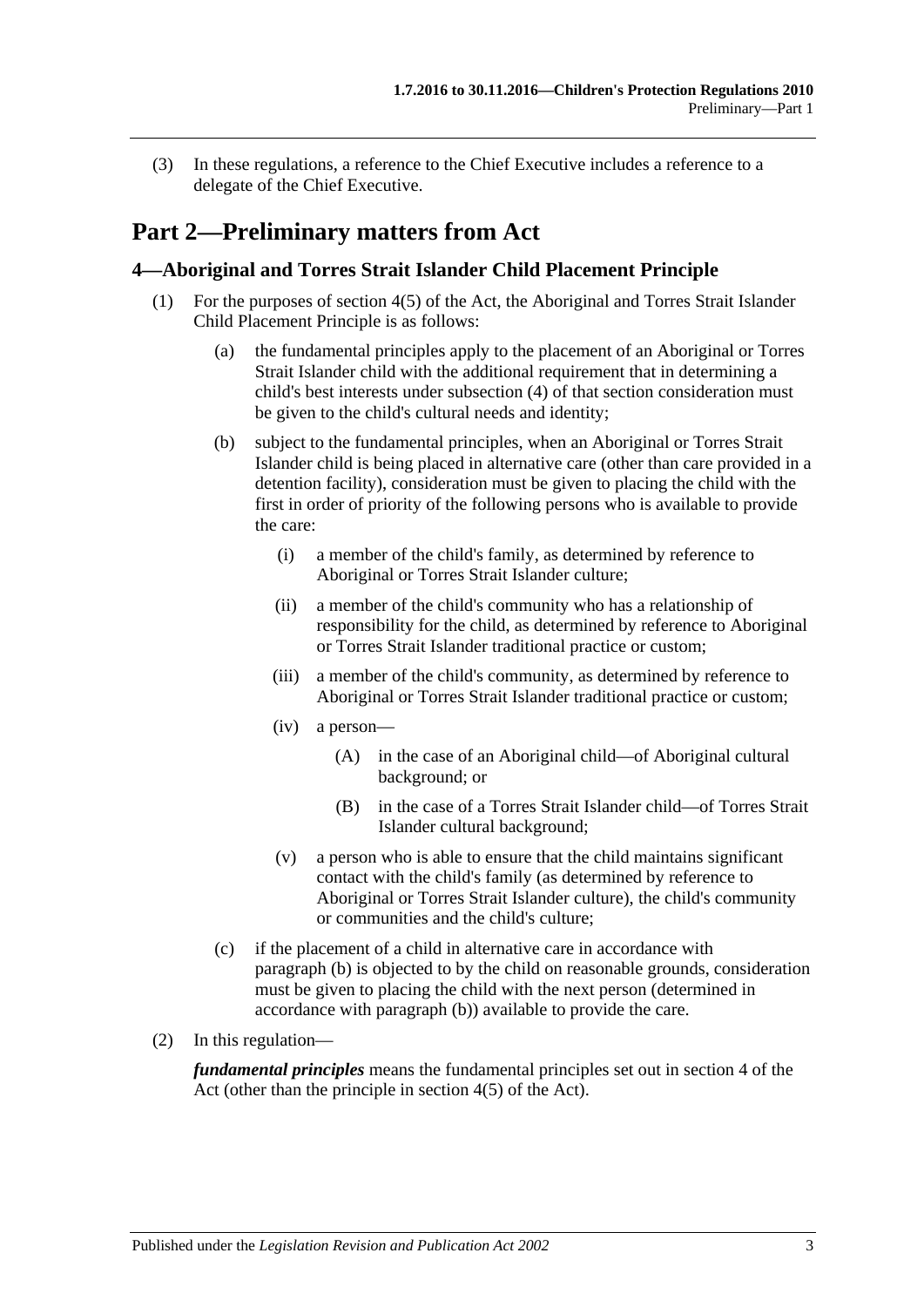## <span id="page-3-0"></span>**5—Definition of Department**

For the purposes of the definition of *Department* in section 6(1) of the Act, the administrative unit that is, under the Minister, responsible for the administration of the Act is prescribed.

# <span id="page-3-2"></span><span id="page-3-1"></span>**Part 3—Relevant history assessment**

## **Division 1—Undertaking relevant history assessments**

#### <span id="page-3-3"></span>**6—Manner in which assessment must be undertaken**

- (1) Subject to [subregulation](#page-3-4) (1aa), for the purposes of section 8B of the Act, the responsible authority for an organisation to which that section applies must undertake an assessment of a person's relevant history by either of the following methods:
	- $(a)$  by-
		- (i) obtaining—
			- (A) a criminal history report (such as a National Police Certificate) relating to the person provided by South Australia Police or the ACC or an ACC accredited agency or broker; or
			- (B) other prescribed evidence of the person's relevant history; and
		- (ii) undertaking an assessment of that report or evidence, taking into account any information provided by the person for the assessment, for the purpose of determining whether the person may pose a risk to the safety of children;
	- (b) by having an authorised screening unit assess the relevant history of the person.
- <span id="page-3-4"></span>(1aa) For the purposes of section 8B of the Act, an assessment of the relevant history of a person who provides a prescribed passenger transport service is to be undertaken by having an authorised screening unit assess the relevant history of the person.
- (1a) For the purposes of section  $8B(A(3)(a)$  of the Act, an assessment of the relevant history of a person to whom that section applies is to be undertaken by—
	- (a) having an authorised screening unit assess the relevant history of the person; or
	- (b) obtaining a criminal history report prepared by the ACC or an ACC accredited agency or broker.
- <span id="page-3-6"></span><span id="page-3-5"></span>(1b) An assessment under this regulation (other than an assessment under [subregulation](#page-3-5) (1a)(b)) must be conducted in accordance with any relevant standards issued by the Chief Executive under section 8A(j) of the Act.
- (2) In this regulation—

*prescribed evidence* means evidence of a kind specified by the Chief Executive for the purposes of this regulation in standards referred to in [subregulation](#page-3-6) (1b).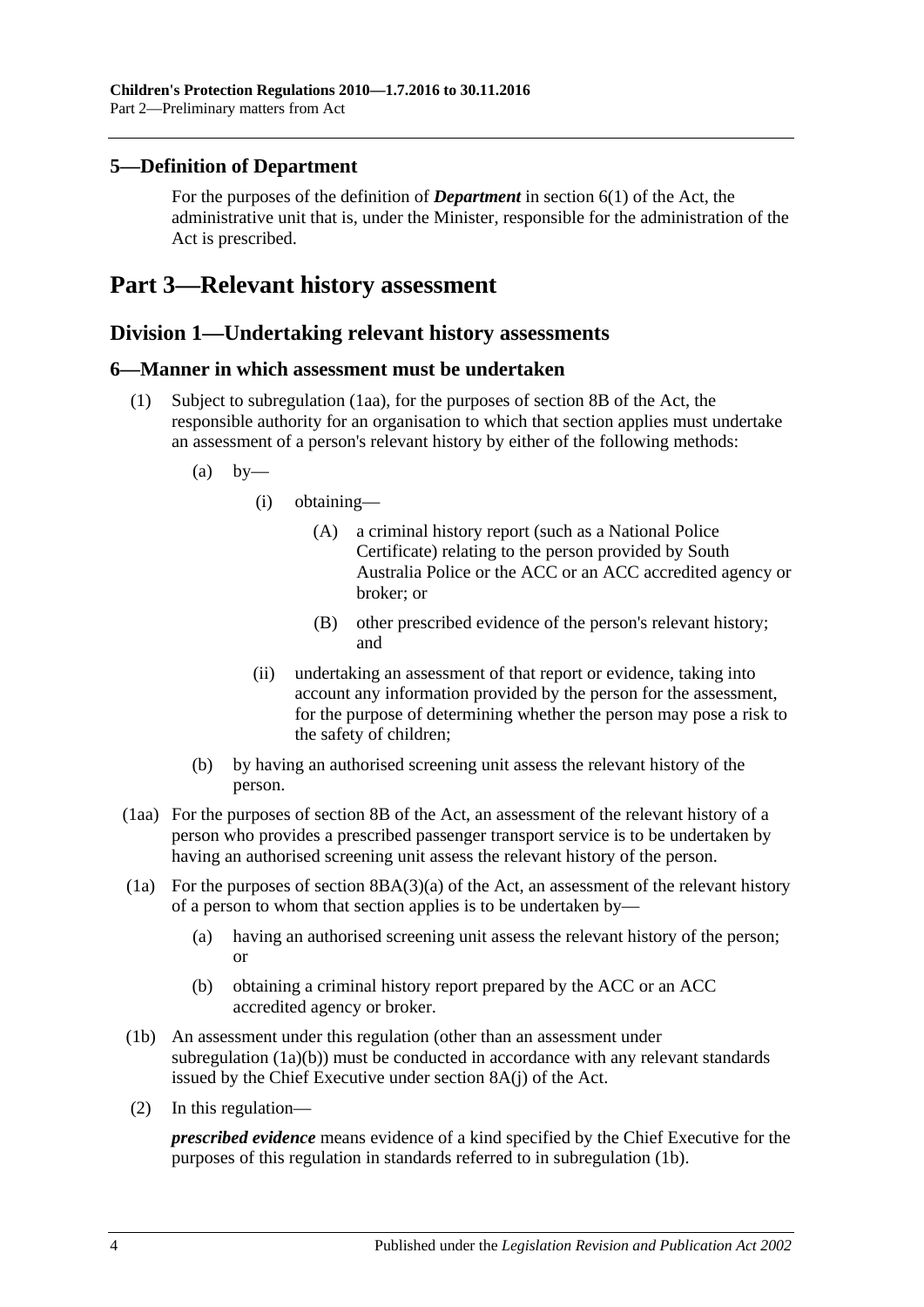## <span id="page-4-3"></span><span id="page-4-0"></span>**7—Screening units**

- <span id="page-4-5"></span>(1) The Chief Executive may, as the Chief Executive thinks fit—
	- (a) establish authorised screening units; or
	- (b) declare, by notice in the Gazette, that a person or body is an authorised screening unit,

for the purposes of undertaking assessments of a person's relevant history under the Act.

- <span id="page-4-4"></span>(2) The Chief Executive may, by notice in the Gazette, declare that a person or body is an interstate authorised screening unit for the purposes of these regulations.
- <span id="page-4-6"></span>(3) An authorised screening unit may undertake an assessment of a person's relevant history (where the assessment relates to the care and protection of children)—
	- (a) for the purpose of assessing the person's suitability for enrolment as an adult in secondary education; or
	- (b) if the assessment is required under a contract entered into with a State Government agency or instrumentality; or
	- (c) where a child is undertaking a workplace learning program in connection with an approved learning program (within the meaning of section 75D of the *[Education Act](http://www.legislation.sa.gov.au/index.aspx?action=legref&type=act&legtitle=Education%20Act%201972) 1972*).

#### <span id="page-4-1"></span>**8—Prescribed non-government organisations**

For the purposes of section  $8B(6)(c)$  of the Act, the following classes of non-government organisation are prescribed:

- (a) a non-government organisation that provides disability services wholly or partly for children;
- (b) a non-government organisation that provides a prescribed passenger transport service.

#### <span id="page-4-2"></span>**8A—Issue of certificates**

- (1) For the purposes of section 8B(7)(bb) of the Act, an authorised screening unit must, on completion of an assessment of a person's relevant history, issue a certificate to the person in accordance with this regulation.
- (2) A certificate—
	- (a) must be in a form approved by the Minister; and
	- (b) must contain the full name of the person to whom it relates; and
	- (c) must contain the date of issue of the certificate; and
	- (d) must contain a statement that "the relevant history of [*full name of person to whom certificate relates*] has been assessed by [*name of authorised screening unit*] and indicates/does not indicate [*as appropriate*] that [*full name of person to whom certificate relates*] poses a risk to the safety of children".
- (3) A certificate must not indicate that the person to whom the certificate relates is only suitable or authorised to perform specified prescribed functions (however a failure to comply with this subregulation will not invalidate a certificate).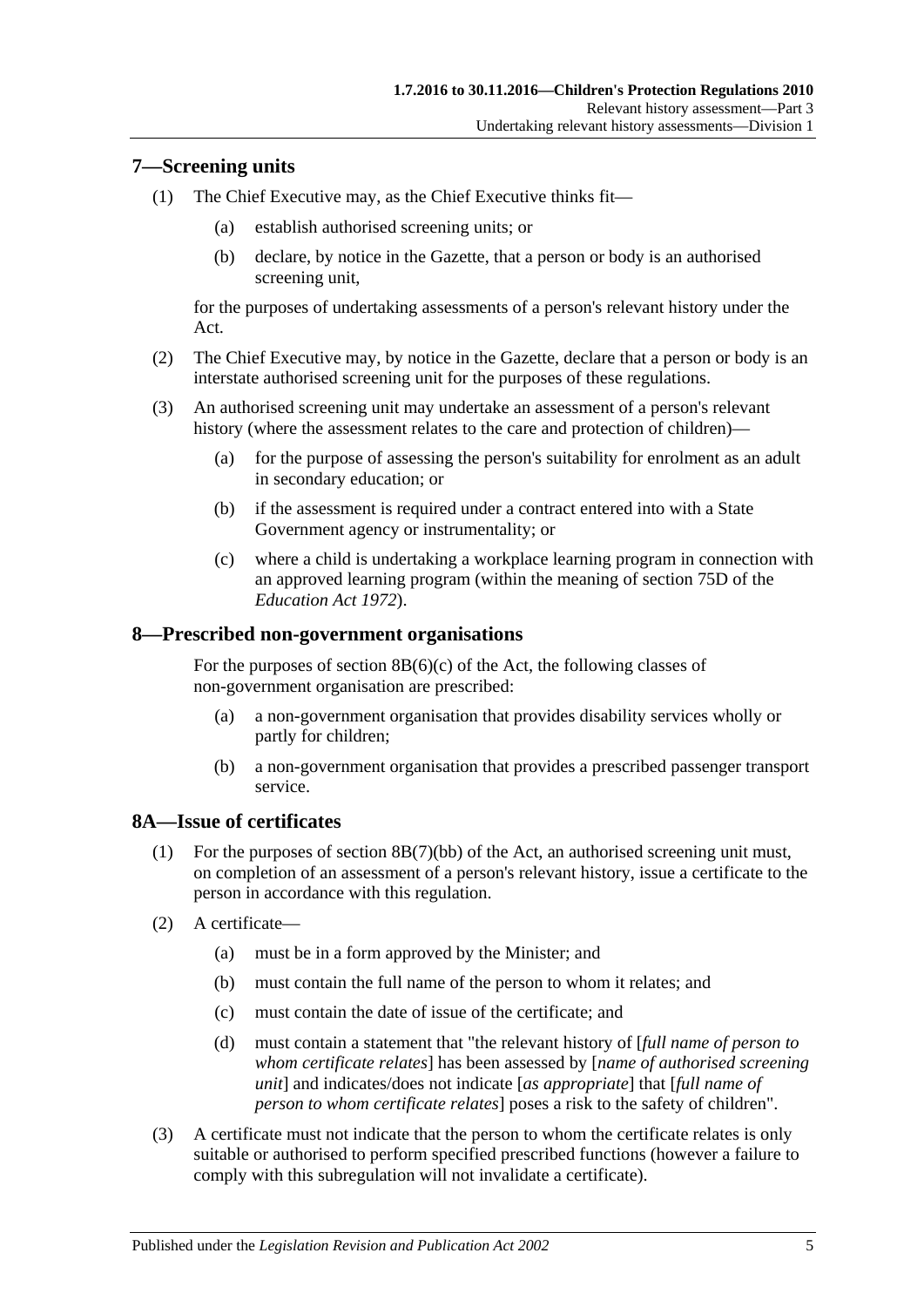- (4) A certificate may be issued to a person—
	- (a) by giving the certificate to the person personally; or
	- (b) by posting the certificate in an envelope addressed to the person at the person's last known residential or business address; or
	- (c) by leaving the certificate for the person at the person's last known residential or business address with someone apparently over the age of 16 years; or
	- (d) by transmitting a copy of the certificate by fax or email to a fax number or email address.
- (5) To avoid doubt, the issue of a certificate under this regulation does not amount to a representation that the person to whom the certificate relates is suitable or competent (however described) to work with children or perform a prescribed function.
- (6) No civil or criminal liability attaches to the Crown or any other person in relation to the issue of a certificate under this regulation in good faith and without negligence.

#### <span id="page-5-0"></span>**9—Exchange of information with other jurisdictions**

Despite any other Act or law, information forming part of a person's relevant history (other than information under paragraph (a)(v) of the definition of *relevant history* in section 8B of the Act) may be provided by the Crown, or an agency or instrumentality of the Crown, to—

(b) an interstate authorised screening unit for the purpose of undertaking child-related employment screening as authorised or required under a law of another State or Territory, or of the Commonwealth.

#### <span id="page-5-1"></span>**10—Prescribed functions**

For the purposes of paragraph (c) of the definition of *prescribed functions* in section 8B(8) of the Act, the following kinds of records are prescribed, where such records relate to a child or children:

- (a) records of an educational or child care service;
- (b) records of a health service (within the meaning of the *[Health Care Act](http://www.legislation.sa.gov.au/index.aspx?action=legref&type=act&legtitle=Health%20Care%20Act%202008) 2008*);
- (c) records of a disability service (within the meaning of the *[Disability Services](http://www.legislation.sa.gov.au/index.aspx?action=legref&type=act&legtitle=Disability%20Services%20Act%201993)  Act [1993](http://www.legislation.sa.gov.au/index.aspx?action=legref&type=act&legtitle=Disability%20Services%20Act%201993)*);
- (d) records made or kept in connection with the administration of the *[Children's](http://www.legislation.sa.gov.au/index.aspx?action=legref&type=act&legtitle=Childrens%20Protection%20Act%201993)  [Protection Act](http://www.legislation.sa.gov.au/index.aspx?action=legref&type=act&legtitle=Childrens%20Protection%20Act%201993) 1993*, the *[Family and Community Services Act](http://www.legislation.sa.gov.au/index.aspx?action=legref&type=act&legtitle=Family%20and%20Community%20Services%20Act%201972) 1972*, the *[Young Offenders Act](http://www.legislation.sa.gov.au/index.aspx?action=legref&type=act&legtitle=Young%20Offenders%20Act%201993) 1993* or the *[Youth Court Act](http://www.legislation.sa.gov.au/index.aspx?action=legref&type=act&legtitle=Youth%20Court%20Act%201993) 1993*;
- (e) records relating to legal proceedings.

#### <span id="page-5-2"></span>**10A—Prescribed functions**

- (1) For the purposes of paragraph (d) of the definition of *prescribed functions* in section 8B(8) of the Act, the following functions are prescribed:
	- (a) the provision of overnight care;
	- (b) the provision of a prescribed passenger transport service.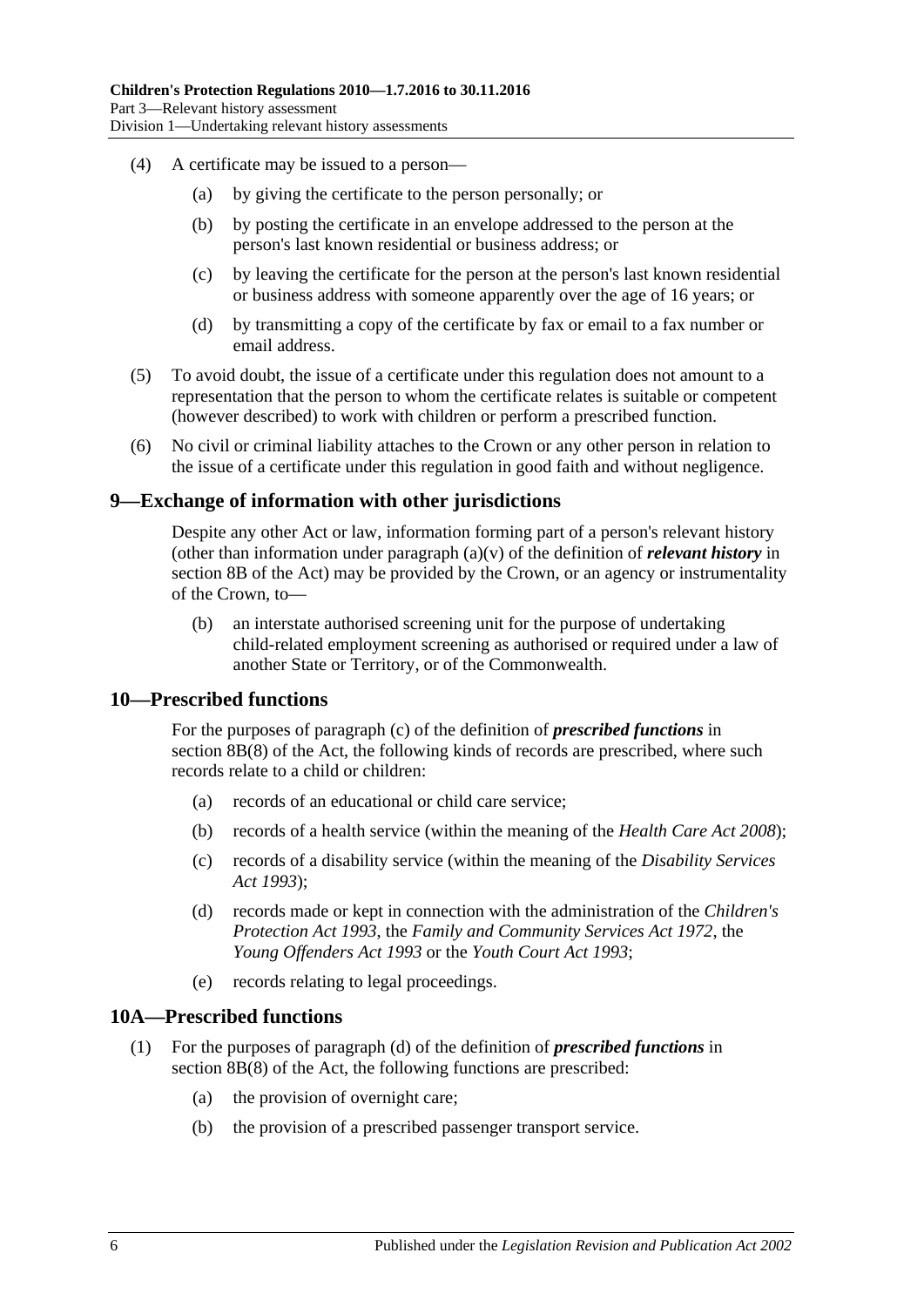**Note—**

Section 8B or 8BA of the Act may still apply in relation to a particular service involving the transportation of children even though the service is not a prescribed passenger transport service.

(2) In this regulation—

*overnight care* means care provided to a child overnight and involving sleeping arrangements (whether such care is provided on a short term or ongoing basis).

#### <span id="page-6-0"></span>**10B—Relevant history**

- (1) For the purposes of paragraph (a)(v) of the definition of *relevant history* in section 8B(8) of the Act, the following persons and bodies are prescribed:
	- (a) the Department;
	- (b) the administrative unit that is, under a Minister, responsible for the administration of the *[Carers Recognition Act](http://www.legislation.sa.gov.au/index.aspx?action=legref&type=act&legtitle=Carers%20Recognition%20Act%202005) 2005*;
	- (c) the administrative unit that is, under a Minister, responsible for the administration of the *[Disability Services Act](http://www.legislation.sa.gov.au/index.aspx?action=legref&type=act&legtitle=Disability%20Services%20Act%201993) 1993*;
	- (d) the Courts Administration Authority;
	- (e) an authorised screening unit.
- (2) Information under paragraph (a)(v) of the definition of *relevant history* in section 8B(8) of the Act that is lawfully obtained or held by the Department is excluded from the ambit of that definition in respect of a relevant history assessment of a kind determined by the Chief Executive if the Chief Executive is not satisfied that the information relates to a person who has been responsible for harming a child.
- (3) Information is excluded from the ambit of the definition of *relevant history* in section 8B(8) of the Act in respect of a relevant history assessment of a kind determined by the Chief Executive if the Chief Executive determines, for reasons based on the nature and quality of the information or on other reasonable grounds, that the information should be so excluded.

#### <span id="page-6-1"></span>**11—Responsible authority**

For the purposes of the definition of *responsible authority* in section 8B(8) of the Act, each of the following bodies is approved:

- (a) the Association of Independent Schools of South Australia Incorporated;
- (b) the Catholic Church Endowment Society Incorporated;
- (c) the Lutheran Schools Association of South Australia, Northern Territory and Western Australia Incorporated.

#### <span id="page-6-2"></span>**11A—Exempt persons**

- <span id="page-6-3"></span>(1) For the purposes of section 8BA(2)(b) of the Act, the following persons, or persons of the following classes, are declared to be persons, or classes of persons, to whom that section does not apply:
	- (a) a person who is not a member of an organisation contemplated by section 8B(6) of the Act;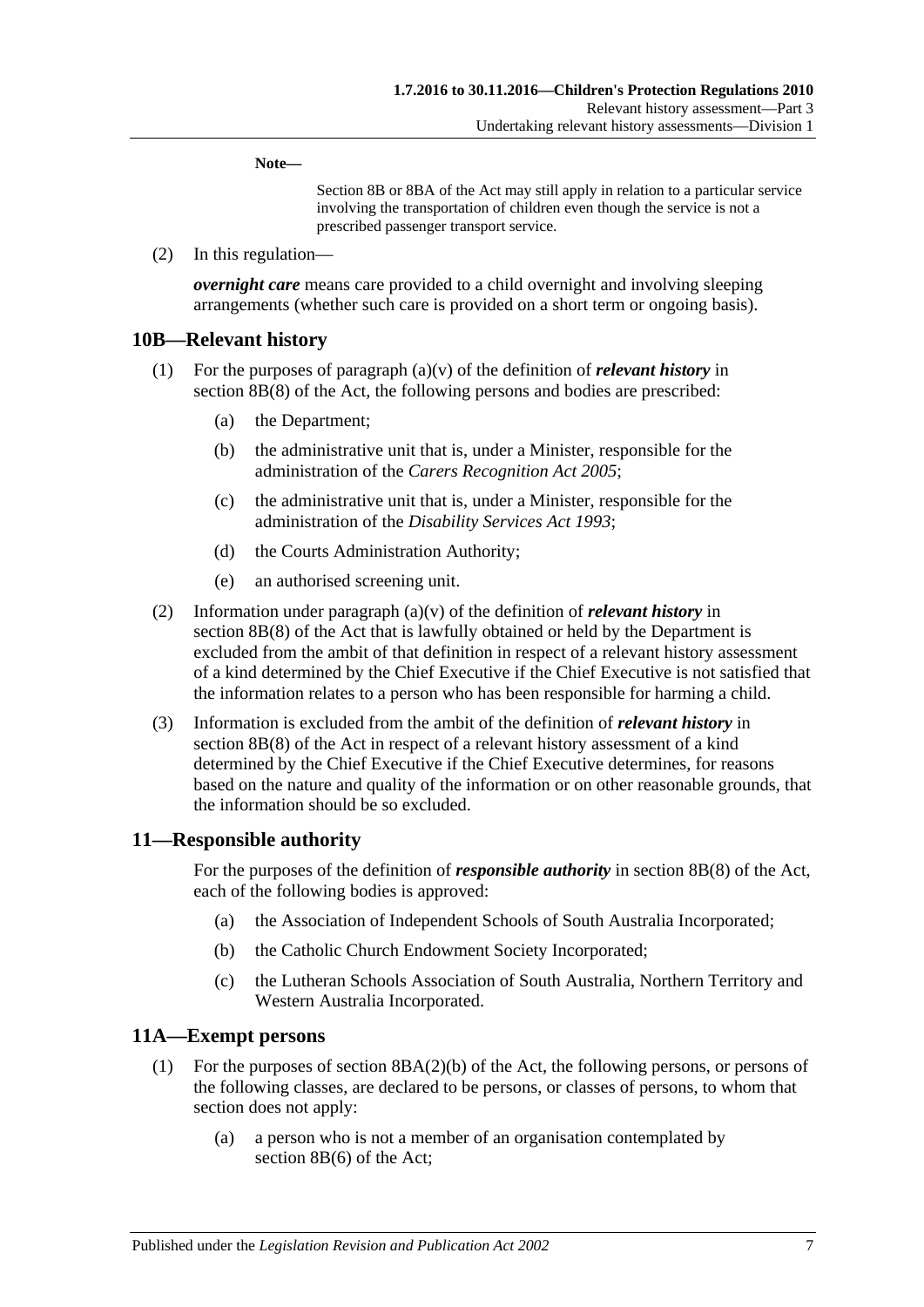- (b) a person who performs a prescribed function pursuant to a personal arrangement between the person and the parent or guardian of the relevant child or children (whether or not the arrangement involves payment to the person).
- (2) However, a person who provides a prescribed passenger transport service is excluded from the scope of [subregulation](#page-6-3)  $(1)(a)$ , whether or not he or she is a member of an organisation contemplated by section 8B(6) of the Act.

## <span id="page-7-0"></span>**11B—Production of prescribed evidence**

- (1) For the purposes of section  $8BA(5)(c)$  of the Act, a request under that subsection must—
	- (a) be made in writing; and
	- (b) set out the name of the person making the request and the name of the child to whom the request relates; and
	- (c) specify whether the person making the request is the parent, guardian or carer of the child.
- (2) For the purposes of section 8BA(5) of the Act, the following kinds of evidence are prescribed:
	- (a) in the case where the assessment of the person's relevant history is undertaken by an authorised screening unit—a certificate issued to the person under [regulation](#page-4-2) 8A within the 3 years preceding the request under that subsection; or
	- (b) a criminal history report (such as a National Police Certificate) prepared by any of the following within the 3 years preceding the request under that subsection:
		- (i) South Australia Police;
		- (ii) CrimTrac or a CrimTrac accredited agency or broker;
		- (iii) the ACC or an ACC accredited agency or broker; or
	- (c) any other evidence of a kind approved by the Chief Executive for the purposes of this subregulation.

# <span id="page-7-1"></span>**Division 2—Offences**

## <span id="page-7-2"></span>**12—Authorised screening unit to only undertake child-related employment screening**

(1) An authorised screening unit must not undertake an assessment of prescribed information unless satisfied that the assessment is required for child-related employment screening or is otherwise authorised or required by law. Maximum penalty: \$10 000.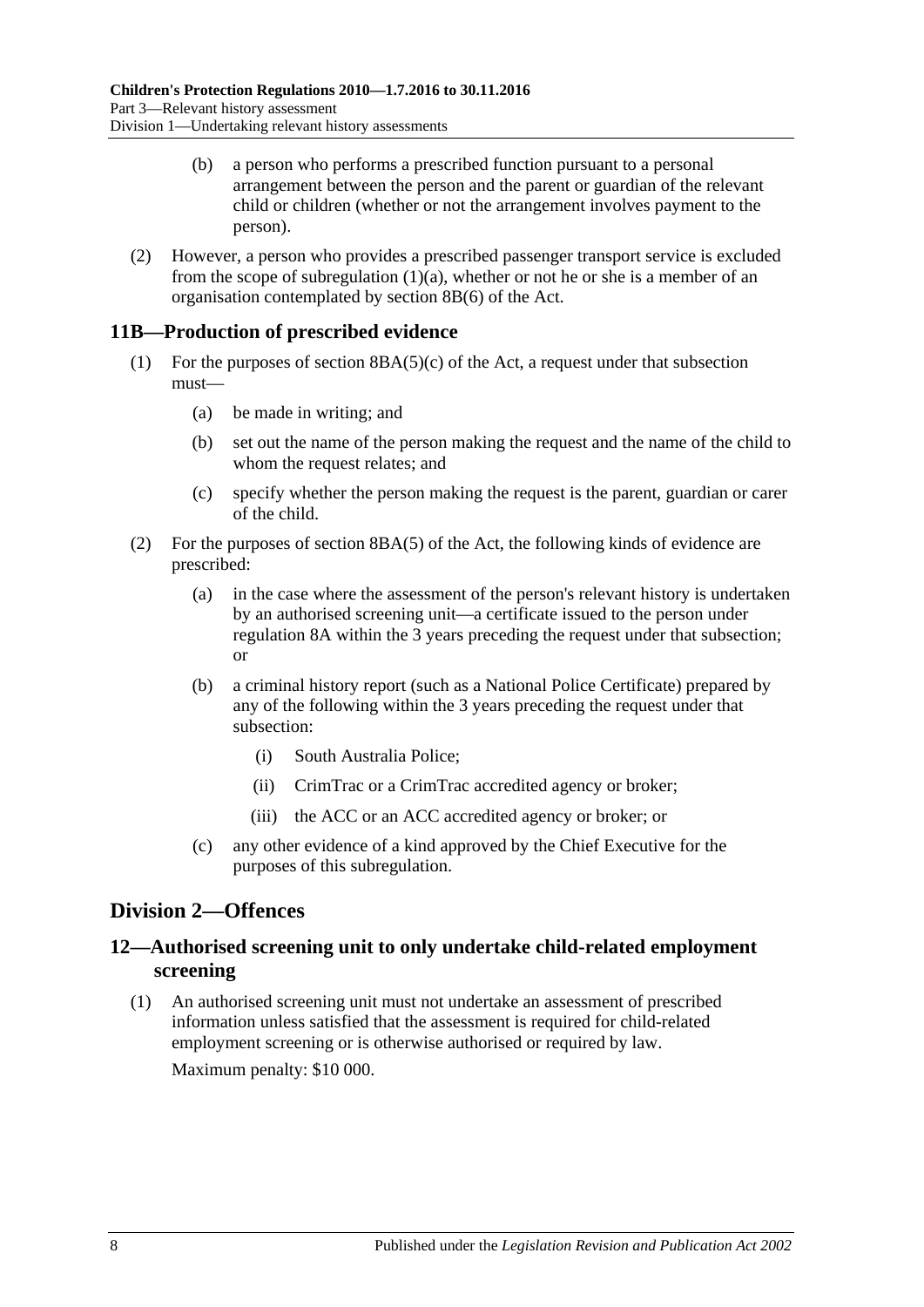(2) An authorised screening unit established by the Chief Executive under [regulation](#page-4-5) 7(1)(a) must not undertake any kind of assessment other than assessment of a person's relevant history for the purpose of child-related employment screening or a purpose authorised under [regulation](#page-4-6) 7(3) unless the authorised screening unit has been granted approval, in writing, by the Chief Executive to undertake assessments of that kind.

Maximum penalty: \$10 000.

- (3) The Chief Executive must not grant approval to an authorised screening unit to undertake a particular kind of assessment unless the Chief Executive is satisfied that the authorised screening unit has in place appropriate safeguards to ensure that prescribed information will not be used for the purpose of those assessments.
- (4) In this regulation—

*prescribed information* means—

- (a) information of a kind specified in subparagraph (ii), (iii), (iv) or (v) of paragraph (a) of the definition of *relevant history* in section 8B(8) of the Act; and
- (b) information relating to an interstate spent conviction.

## <span id="page-8-0"></span>**13—Confidentiality and information management requirements**

- (1) A person who, in the course of carrying out functions of—
	- (a) a responsible authority; or
	- (b) an organisation to which a responsible authority communicates information forming part of a person's relevant history; or
	- (c) an organisation that prepares a relevant history report for a responsible authority; or
	- (d) an authorised screening unit,

has, or has had, access to information forming part of a person's relevant history must not disclose such information except—

- (e) to, or with the consent of, the person to whom the information relates; or
- (f) as may be authorised or required by law.

Maximum penalty: \$10 000.

- (2) The responsible authority for an organisation to which section 8B of the Act applies must ensure that information forming part of—
	- (a) a person's relevant history; or
	- (b) an assessment obtained from an authorised screening unit,

is dealt with in accordance with any standards for dealing with such information published from time to time by the Chief Executive (insofar as such standards are applicable to the organisation).

Maximum penalty: \$5 000.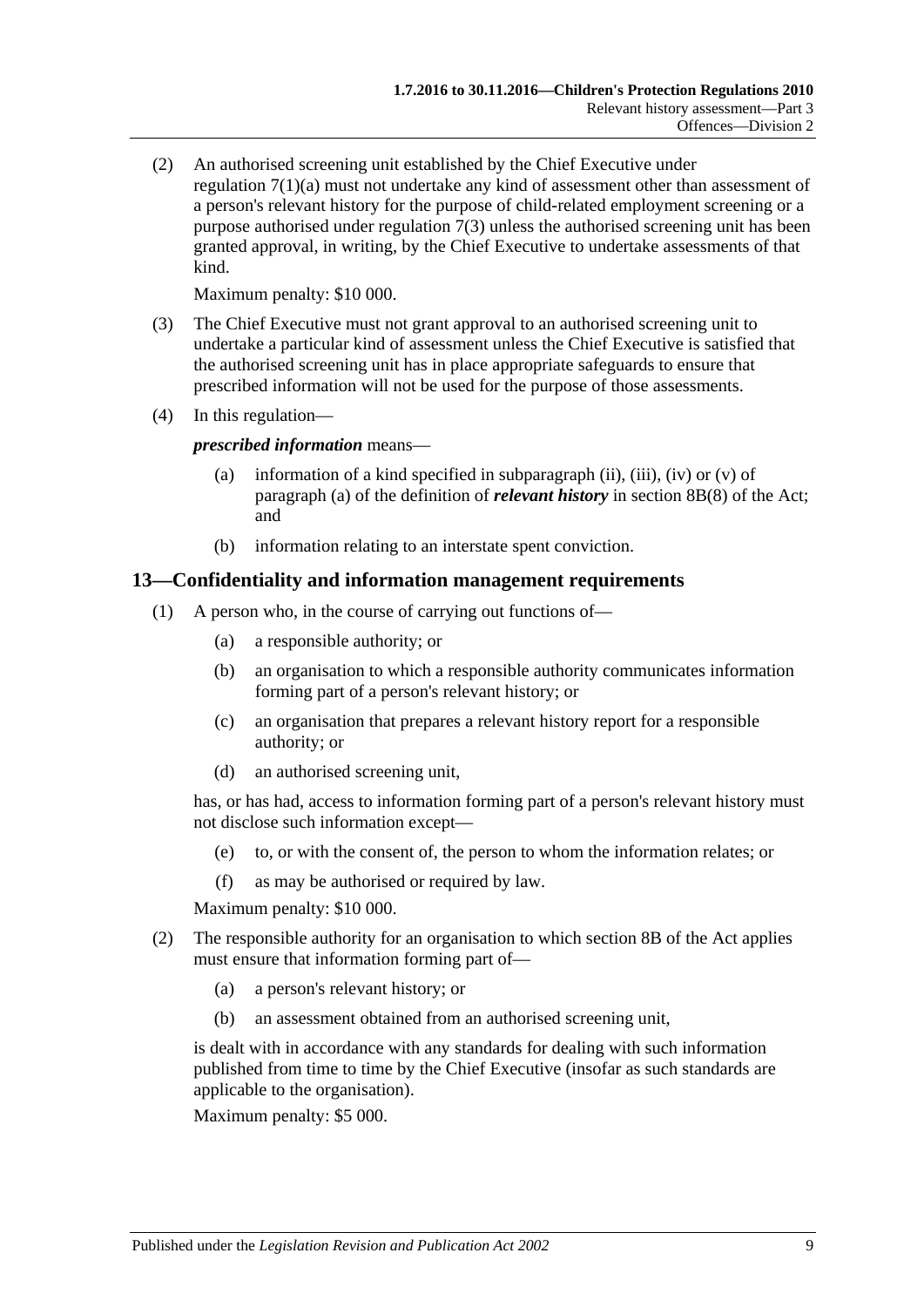# <span id="page-9-0"></span>**Division 3—Exemptions**

### <span id="page-9-3"></span><span id="page-9-1"></span>**14—Exemptions**

- <span id="page-9-4"></span>(1) Pursuant to section  $8D(1)$  of the Act, but subject to [subregulation](#page-9-2) (2), the following organisations, persons and positions are exempt from the application of section 8B(1) of the Act:
	- (a) an organisation that provides equipment, food or venues for children's parties or events and does not provide any other services;
	- (b) a person who undertakes work on a voluntary basis to provide a service in his or her capacity as a parent or guardian of a child who is ordinarily provided with the service;
	- (c) a person who undertakes work on a voluntary basis to provide a service and who is under 18 years of age;
	- (d) a person who undertakes work in the course of, or for the purposes of, an event or activity that takes place over a period of not more than 10 consecutive days or not more than 1 day in any month;
	- (e) a person appointed as a police officer;
	- (f) a person who is a registered teacher (within the meaning of the *[Teachers](http://www.legislation.sa.gov.au/index.aspx?action=legref&type=act&legtitle=Teachers%20Registration%20and%20Standards%20Act%202004)  [Registration and Standards Act](http://www.legislation.sa.gov.au/index.aspx?action=legref&type=act&legtitle=Teachers%20Registration%20and%20Standards%20Act%202004) 2004*);
	- (g) a person who undertakes, or a position that only involves, work that is not for the exclusive benefit of children and is not provided to any child on an individual basis;
	- (h) a position that only involves prescribed functions because children are employed or engaged to work as volunteers by the person occupying the position or by that person's employer;
	- (i) a position in which all work involving children is undertaken in the presence of the children's parents or guardians and in which there is ordinarily no physical contact with the children.
- <span id="page-9-5"></span><span id="page-9-2"></span>(2) An organisation, person or position referred to in [subregulation](#page-9-3) (1) (other than [subregulation](#page-9-4) (1)(e) or [\(f\)\)](#page-9-5) is not exempt from the application of section 8B(1) of the Act if the services provided by the organisation or the duties of the person or position—
	- (a) involve the provision of—
		- (i) child care or baby sitting services for which an approval (however described) is required under the *[Children's Services Act](http://www.legislation.sa.gov.au/index.aspx?action=legref&type=act&legtitle=Childrens%20Services%20Act%201985) 1985* or the *[Education and Early Childhood Services \(Registration and](http://www.legislation.sa.gov.au/index.aspx?action=legref&type=act&legtitle=Education%20and%20Early%20Childhood%20Services%20(Registration%20and%20Standards)%20Act%202011)  [Standards\) Act](http://www.legislation.sa.gov.au/index.aspx?action=legref&type=act&legtitle=Education%20and%20Early%20Childhood%20Services%20(Registration%20and%20Standards)%20Act%202011) 2011*; or
		- (ii) residential or overnight care for children (other than overnight care by a person who is not ordinarily resident in this State); or
		- (iii) disability services if provided only to children who have a disability; or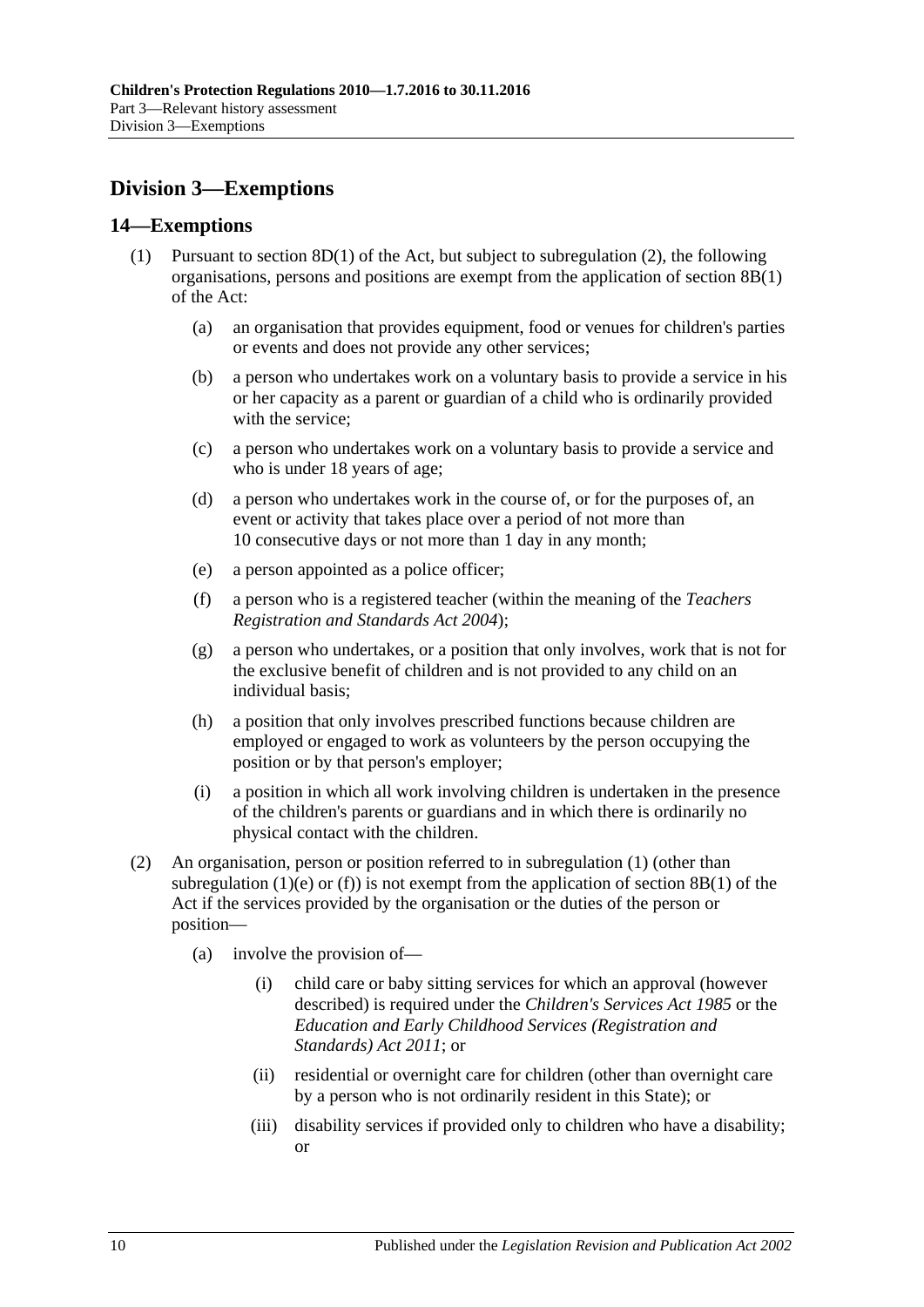- (b) are related to the administration of the juvenile justice system or child protection services; or
- (c) involve the provision of a prescribed passenger transport service.

# <span id="page-10-0"></span>**Part 4—Policies and procedures**

## <span id="page-10-1"></span>**15—Obligations of certain organisations**

For the purposes of section  $8C(2)(b)$  of the Act, policies and procedures under section 8C must comply with such of the following documents as may be published from time to time by the Chief Executive (insofar as such documents are applicable to the organisation):

- (a) codes of conduct and principles of good practice of a kind referred to in section 8A(a) of the Act;
- (b) standards of a kind referred to in section 8A(j) of the Act.

# <span id="page-10-2"></span>**Schedule 1—Fees**

## <span id="page-10-3"></span>**1—Fees payable to authorised screening units**

- (1) Subject to [subclause](#page-10-6) (3), the fees set out in the table below are payable to an authorised screening unit for conducting a relevant history assessment under these regulations.
- (2) The fees set out in the table do not include any GST that may be payable in respect of a particular fee.
- <span id="page-10-6"></span>(3) An authorised screening unit may determine circumstances in which a fee payable to the unit may be waived or remitted.

|                                                                                                                                                                                           | Fee     |
|-------------------------------------------------------------------------------------------------------------------------------------------------------------------------------------------|---------|
| If the applicant satisfies the authorised screening unit that the relevant<br>position is a voluntary position or is a student placement arranged by or<br>through a tertiary institution | \$52.00 |
| In any other case                                                                                                                                                                         | \$94.00 |

# <span id="page-10-4"></span>**Schedule 2—Transitional provisions**

# <span id="page-10-7"></span><span id="page-10-5"></span>**1—Certain documents taken to be certificates under regulation 8A**

- (1) Subject to this clause, a document issued by an authorised screening unit before the commencement of this clause and relating to an assessment of the criminal or relevant history of a specified person for the purposes of child related employment will be taken to be a certificate issued under [regulation](#page-4-2) 8A and—
	- (a) will continue in force in accordance with its terms; and
	- (b) will be taken to have been issued on the date of its original issue.

**Note—**

These documents are commonly referred to as clearance letters.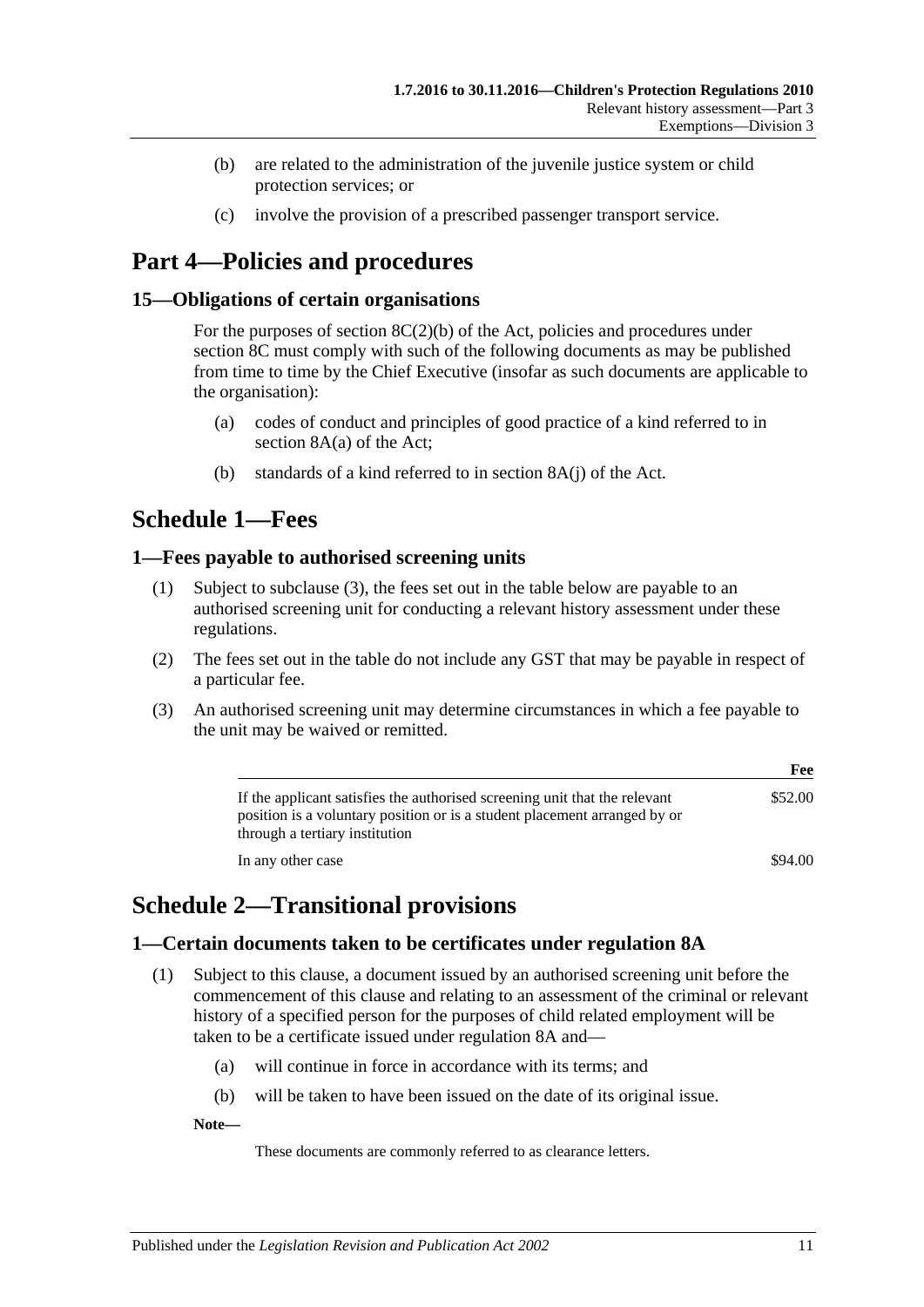(2) A document referred to in [subclause](#page-10-7) (1) that indicates that the person specified in the document is only suitable or authorised to perform specified prescribed functions (within the meaning of section 8B of the Act) is, by force of this subclause, void and of no effect.

**Note—**

These documents are commonly referred to as role specific clearance letters.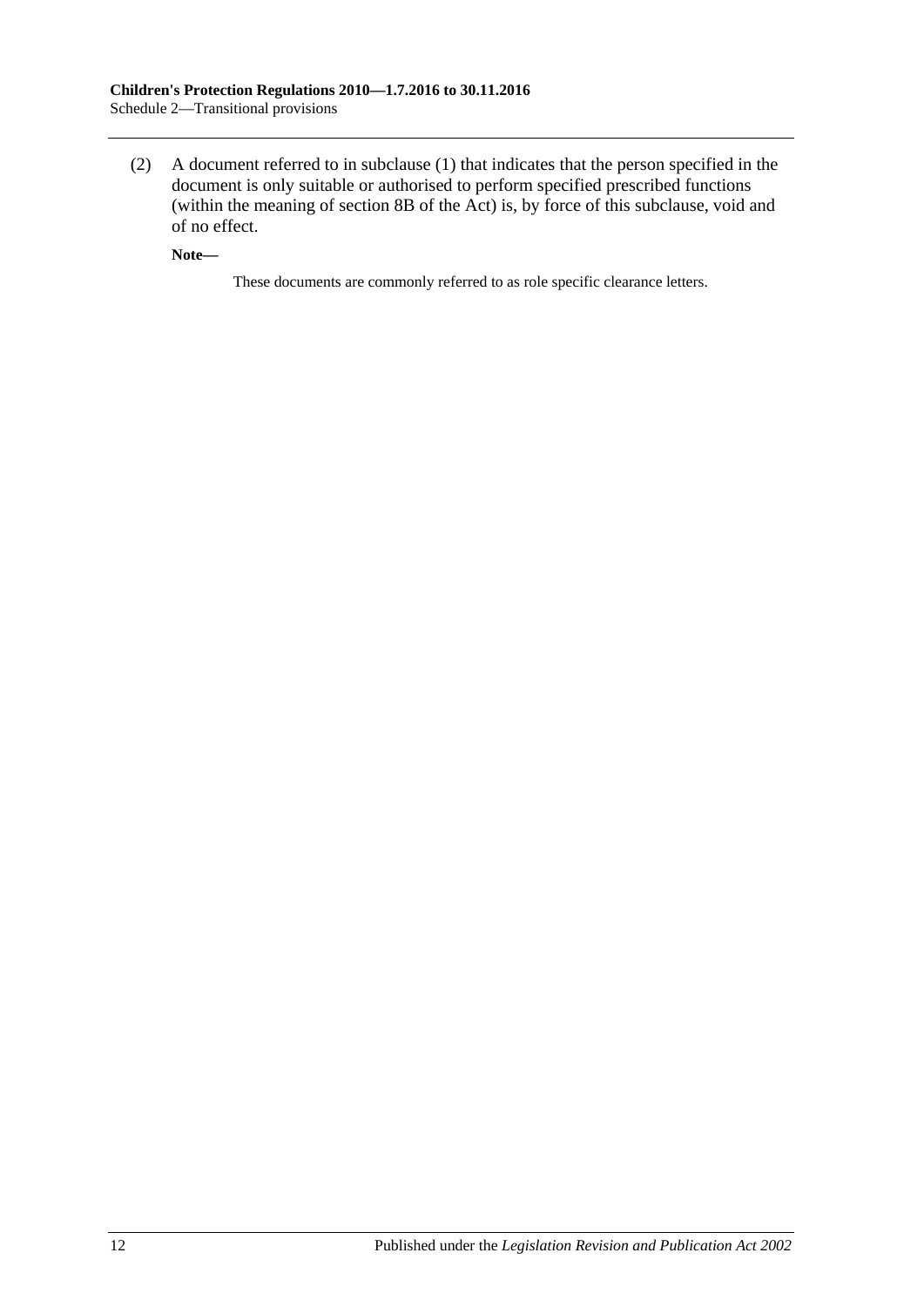# <span id="page-12-0"></span>**Legislative history**

# **Notes**

- Variations of this version that are uncommenced are not incorporated into the text.
- Please note—References in the legislation to other legislation or instruments or to titles of bodies or offices are not automatically updated as part of the program for the revision and publication of legislation and therefore may be obsolete.
- Earlier versions of these regulations (historical versions) are listed at the end of the legislative history.
- For further information relating to the Act and subordinate legislation made under the Act see the Index of South Australian Statutes or www.legislation.sa.gov.au.

# **Legislation revoked by principal regulations**

The *Children's Protection Regulations 2010* revoked the following:

*Children's Protection Regulations 2006*

# **Principal regulations and variations**

New entries appear in bold.

| Year No  |     | Reference                | Commencement             |
|----------|-----|--------------------------|--------------------------|
| 2010     | 176 | Gazette 29.7.2010 p3924  | $1.1.2011:$ r 2          |
| 2011 280 |     | Gazette 15.12.2011 p5075 | Pt 2 (r 4)-1.1.2012: r 2 |
| 2012 85  |     | Gazette 31.5.2012 p2367  | $1.7.2012$ : r 2         |
| 2013 131 |     | Gazette 6.6.2013 p2340   | $1.7.2013$ : r 2         |
| 2014 61  |     | Gazette 13.2.2014 p965   | $1.7.2014$ : r 2         |
| 2014 195 |     | Gazette 26.6.2014 p3072  | $1.7.2014$ : r 2         |
| 2014 283 |     | Gazette 11.12.2014 p6764 | $11.4.2015$ : r 2        |
| 2015 63  |     | Gazette 18.6.2015 p2559  | $1.7.2015$ : r 2         |
| 2015 251 |     | Gazette 17.12.2015 p5293 | $17.12.2015$ : r 2       |
| 2016 61  |     | Gazette 23.6.2016 p2158  | $1.7.2016$ : r 2         |
| 2016 170 |     | Gazette 30.6.2016 p2788  | $1.7.2016$ : r 2         |
| 2016 269 |     | Gazette 24.11.2016 p4517 | $1.12.2016$ : r 2        |

# **Provisions varied**

New entries appear in bold.

Entries that relate to provisions that have been deleted appear in italics.

| Provision       | How varied                                                            | Commencement |
|-----------------|-----------------------------------------------------------------------|--------------|
| Pt <sub>1</sub> |                                                                       |              |
| r <sub>2</sub>  | omitted under Legislation Revision and<br><b>Publication Act 2002</b> | 1.1.2012     |
|                 |                                                                       |              |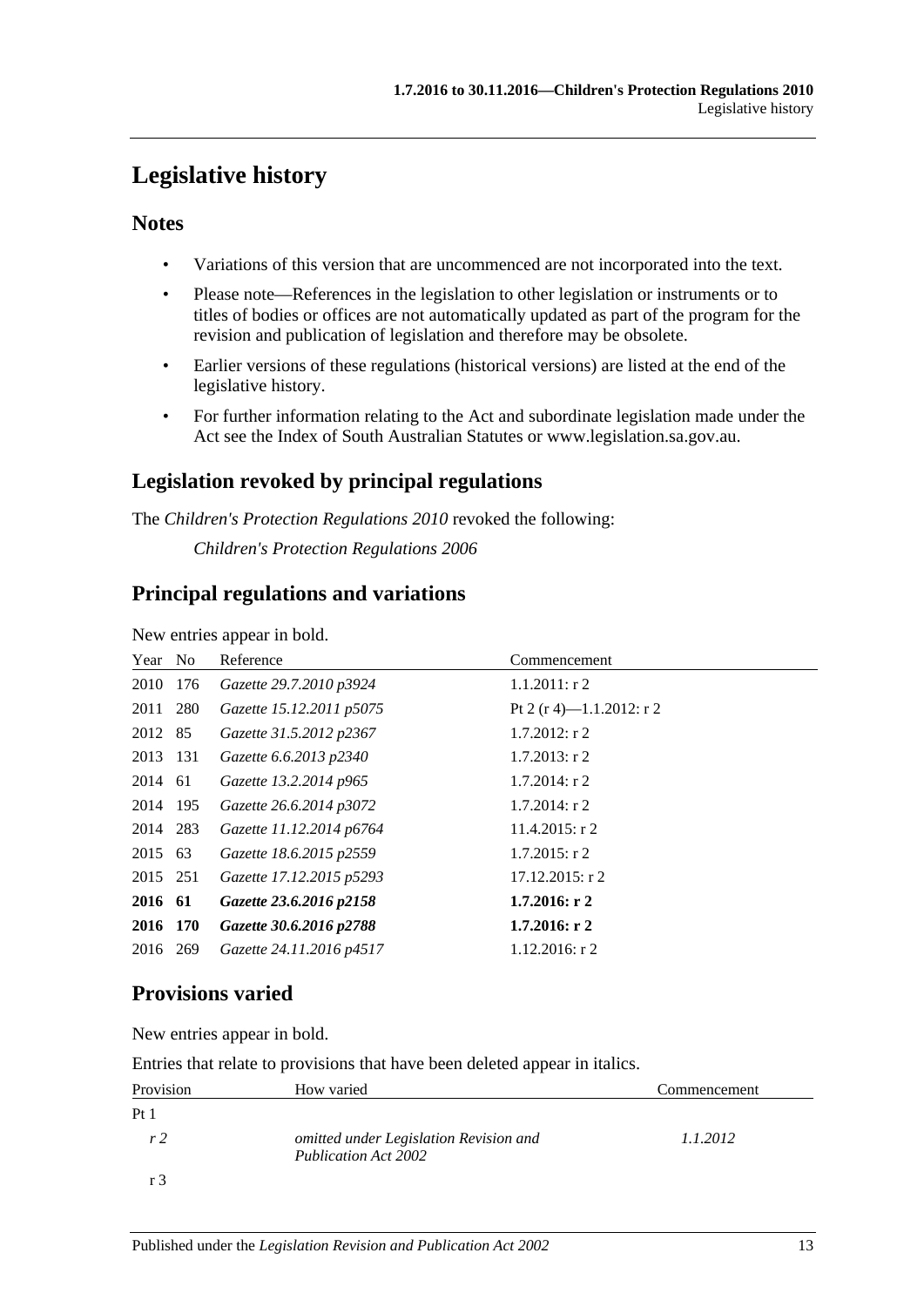| $r \cdot 3(1)$                               | r 3 redesignated as r 3(1) by $61/2014$ r 4(4) | 1.7.2014   |
|----------------------------------------------|------------------------------------------------|------------|
| <b>ACC</b>                                   | inserted by 170/2016 r 4                       | 1.7.2016   |
| authorised<br>screening unit                 | varied by 61/2014 r 4(1)                       | 1.7.2014   |
| child-related<br>employment<br>screening     | varied by 251/2015 r 4(1)                      | 17.12.2015 |
| disability                                   | inserted by $61/2014$ r 4(2)                   | 1.7.2014   |
| disability services                          | inserted by $61/2014$ r 4(2)                   | 1.7.2014   |
| interstate spent<br>conviction               | inserted by $61/2014$ r 4(3)                   | 1.7.2014   |
| prescribed<br>passenger transport<br>service | inserted by $251/2015$ r 4(2)                  | 17.12.2015 |
| responsible<br>authority                     | deleted by $61/2014$ r $4(3)$                  | 1.7.2014   |
| vehicle                                      | inserted by $251/2015$ r 4(2)                  | 17.12.2015 |
| r3(2)                                        | inserted by $61/2014$ r 4(4)                   | 1.7.2014   |
|                                              | varied by 283/2014 r 4                         | 11.4.2015  |
| $r \cdot 3(3)$                               | inserted by $61/2014$ r 4(4)                   | 1.7.2014   |
| Pt 2                                         |                                                |            |
| r <sub>5</sub>                               | varied by 61/2014 r 5                          | 1.7.2014   |
| $Pt\,3$                                      |                                                |            |
| heading                                      | varied by 61/2014 r 6                          | 1.7.2014   |
| Pt 3 Div 1                                   |                                                |            |
| heading                                      | varied by 61/2014 r 7                          | 1.7.2014   |
| r 6                                          |                                                |            |
| r(6(1))                                      | varied by $61/2014$ r $8(1)$ —(5)              | 1.7.2014   |
|                                              | varied by 283/2014 r 5(1), (2)                 | 11.4.2015  |
|                                              | varied by 251/2015 r 5(1)                      | 17.12.2015 |
|                                              | varied by 170/2016 r 5(1)                      | 1.7.2016   |
| r 6(1aa)                                     | inserted by 251/2015 r 5(2)                    | 17.12.2015 |
| r 6(1a)                                      | inserted by 283/2014 r 5(3)                    | 11.4.2015  |
|                                              | substituted by $170/2016$ r $5(2)$             | 1.7.2016   |
| r 6(1b)                                      | inserted by 283/2014 r 5(3)                    | 11.4.2015  |
|                                              | varied by 170/2016 r 5(3)                      | 1.7.2016   |
| r(6(2))                                      |                                                |            |
| prescribed<br>evidence                       | varied by 170/2016 r 5(4)                      | 1.7.2016   |
| r <sub>7</sub>                               |                                                |            |
| r7(1)                                        | substituted by $61/2014$ r $9(1)$              | 1.7.2014   |
|                                              | varied by 283/2014 r 6                         | 11.4.2015  |
| r7(3)                                        | inserted by $61/2014$ r $9(2)$                 | 1.7.2014   |
| r 8                                          | substituted by 61/2014 r 10                    | 1.7.2014   |
|                                              | varied by 251/2015 r 6                         | 17.12.2015 |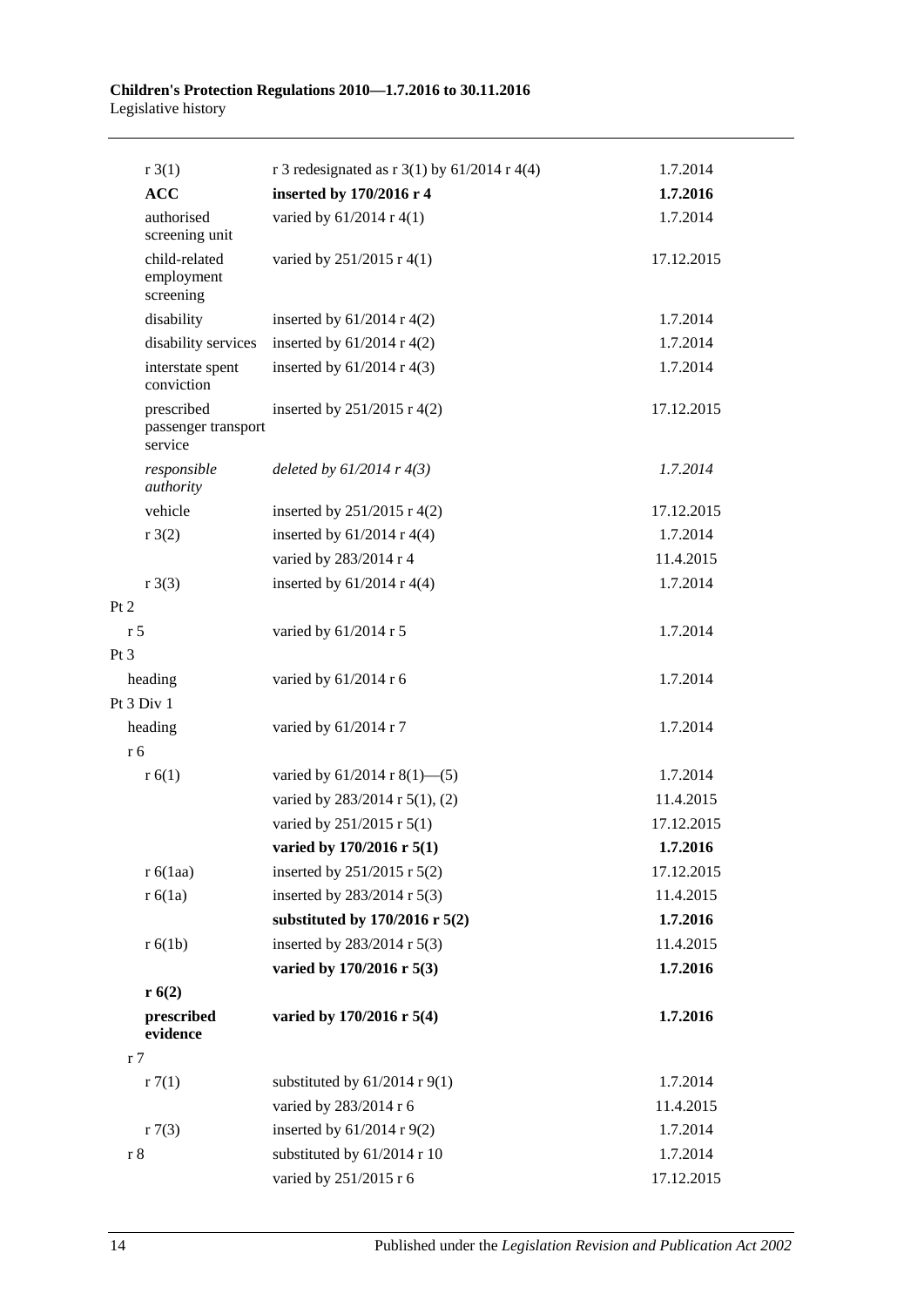| r 8A                                     | inserted by 283/2014 r 7                                              | 11.4.2015  |
|------------------------------------------|-----------------------------------------------------------------------|------------|
| r 9                                      | varied by 61/2014 r 11(1)                                             | 1.7.2014   |
|                                          | (a) deleted by $61/2014$ r $11(2)$                                    | 1.7.2014   |
| r 10A                                    | inserted by 61/2014 r 12                                              | 1.7.2014   |
| r 10A(1)                                 | substituted by 251/2015 r 7                                           | 17.12.2015 |
| r 10B                                    | inserted by 61/2014 r 12                                              | 1.7.2014   |
| r11A                                     |                                                                       |            |
| r 11A(1)                                 | r 11A inserted by 283/2014 r 8                                        | 11.4.2015  |
|                                          | r 11A redesignated as $r 11A(1)$ by 251/2015 r 8                      | 17.12.2015 |
| r 11A(2)                                 | inserted by 251/2015 r 8                                              | 17.12.2015 |
| r 11B                                    | inserted by 283/2014 r 8                                              | 11.4.2015  |
| r 11B(2)                                 | varied by 170/2016 r 6                                                | 1.7.2016   |
| Pt 3 Div 2                               |                                                                       |            |
| r 12                                     |                                                                       |            |
| r12(1)                                   | varied by 61/2014 r 13(1), (2)                                        | 1.7.2014   |
| r12(2)                                   | substituted by $61/2014$ r 13(3)                                      | 1.7.2014   |
| r12(3)                                   | varied by 61/2014 r 13(4)                                             | 1.7.2014   |
| r12(4)                                   | inserted by 61/2014 r 13(5)                                           | 1.7.2014   |
| r 13                                     |                                                                       |            |
| $r 13(1)$ and (2)                        | varied by 61/2014 r 14                                                | 1.7.2014   |
| Pt 3 Div 3                               |                                                                       |            |
| r 14                                     |                                                                       |            |
| r 14(1)                                  | varied by 61/2014 r 15(1)                                             | 1.7.2014   |
| r 14(2)                                  | varied by 280/2011 r 4                                                | 1.1.2012   |
|                                          | varied by 61/2014 r 15(1)                                             | 1.7.2014   |
|                                          | varied by 251/2015 r 9                                                | 17.12.2015 |
| r 14(3)                                  | deleted by $61/2014$ r $15(2)$                                        | 1.7.2014   |
| Sch 1                                    | substituted by 85/2012 r 4                                            | 1.7.2012   |
|                                          | substituted by 131/2013 r 4                                           | 1.7.2013   |
| cl <sub>1</sub>                          | varied by 195/2014 r 4(1), (2)                                        | 1.7.2014   |
|                                          | varied by $63/2015$ r 4(1), (2)                                       | 1.7.2015   |
|                                          | varied by $61/2016$ r $4(1)$ , $(2)$                                  | 1.7.2016   |
| cl $1(1)$                                | varied by 283/2014 r 9                                                | 11.4.2015  |
| Sch 2 before substitution<br>by 283/2014 |                                                                       |            |
| PtI                                      | omitted under Legislation Revision and<br><b>Publication Act 2002</b> | 1.1.2012   |
| Sch 2                                    | substituted by 283/2014 r 10                                          | 11.4.2015  |